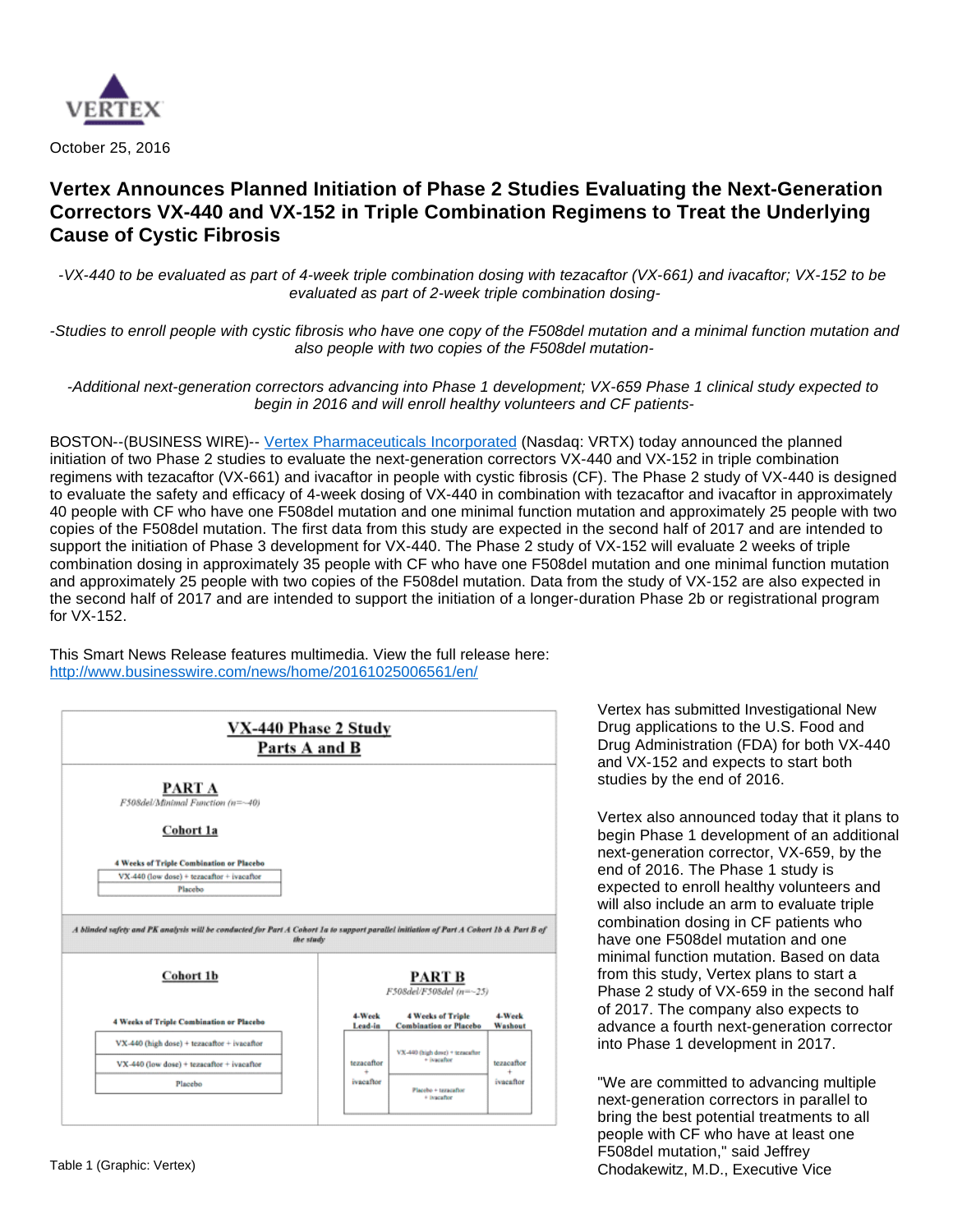President and Chief Medical Officer at Vertex. "We believe that the combination of a next-generation corrector with tezacaftor and ivacaftor has the potential to benefit a broad range of people with this disease, including those with minimal function mutations who do not yet have a medicine to treat the underlying cause of their CF."

"KALYDECO and ORKAMBI are significant medical advances for many people with CF, however a very large number of our patients still do not have medicine to treat the cause of their disease," said Patrick Flume, M.D., Director of the Medical University of South Carolina Cystic Fibrosis Center and Principal Investigator for the Phase 2 VX-152 study. "The studies announced today are a promising step forward for patients and for the treatment of this devastating disease. I look forward to working with Vertex to move these potential medicines through development and toward patients as rapidly as possible."

The initiation of the Phase 2 studies of VX-440 and VX-152 is based on data from preclinical studies as well as recently completed Phase 1 studies for VX-440 and VX-152 that each enrolled approximately 100 healthy volunteers. Additional details for each Phase 2 study are provided below.

## **About the VX-440 Phase 2 Study**

The Phase 2 study of VX-440 includes three parts. Part A of the study is designed to evaluate triple combination dosing for 4 weeks in approximately 40 patients ages 18 and older with one F508del mutation and one minimal function mutation. Part B of the study is designed to evaluate triple combination dosing for 4 weeks in approximately 25 patients ages 18 and older with two copies of the F508del mutation. A detailed study design is provided in Table 1.

Part A Cohort 1a will evaluate low-dose VX-440 in combination with tezacaftor and ivacaftor. Cohort 1a is designed to confirm that the safety and pharmacokinetic properties observed in healthy volunteers are similar in people with CF. The doses for Part A Cohort 1b and Part B will be confirmed based on review of data from Part A Cohort 1a.

The primary endpoints of the study are safety and tolerability and the absolute change in percent predicted forced expiratory volume in one second (ppFEV<sub>1</sub>). Secondary endpoints will evaluate relative improvement in ppFEV<sub>1</sub>, change in

sweat chloride and change in the CF questionnaire-revised (CFQ-R) respiratory domain score, among others. Women of childbearing potential who enroll in the Phase 2 study of VX-440 will be required to use pre-specified, non-hormonal methods of contraception.

Pending completion of enrollment, Vertex expects to report data from both cohorts of Part A and from Part B in the second half of 2017. The initiation of Phase 3 development is pending data from Parts A and B and discussions with regulatory authorities.

A third part of the study (Part C) is designed to evaluate triple combination dosing for 12 weeks in approximately 130 patients ages 12 and older with one F508del mutation and one minimal function mutation. Part C will be initiated based on data from Part A and Part B and would run in parallel with potential Phase 3 development. Part C is intended to generate 12-week safety and efficacy data and to demonstrate the contribution of the components to the overall effect of the triple combination regimen.

## **About the VX-152 Phase 2 Study**

The Phase 2 study of VX-152 includes two parts. Part A of the study includes up to three dose escalation cohorts and is designed to evaluate triple combination dosing for 2 weeks in approximately 35 patients ages 18 and older with one F508del mutation and one minimal function mutation. Part B of the study includes up to two cohorts and is designed to evaluate triple combination dosing for 2 weeks in approximately 25 patients ages 18 and older with two copies of the F508del mutation. A detailed study design is provided in Table 2.

The primary endpoint of the study is safety and tolerability. Secondary endpoints will evaluate absolute and relative improvement in ppFEV<sub>1</sub>, change in sweat chloride, and change in the CFQ-R respiratory domain score, among others. Part

A Cohort 1a, will evaluate low-dose VX-152 in combination with tezacaftor and ivacaftor. The doses for Part A Cohort 1b, Cohort 1c and Part B will be based on review of data from prior cohorts.

Pending completion of enrollment, Vertex expects to report data from Parts A and B of this study in the second half of 2017. These data are intended to support the initiation of a longer-duration Phase 2b or registrational program.

## **Advancing Additional Next-Generation Correctors into Phase 1**

As part of Vertex's commitment to find new medicines to treat the cause of CF for all people with the disease, the company is evaluating multiple next-generation correctors in parallel, both in research and development, to maximize the probability of rapidly advancing the best regimens to help the greatest number of people with CF. Consistent with that strategy, Vertex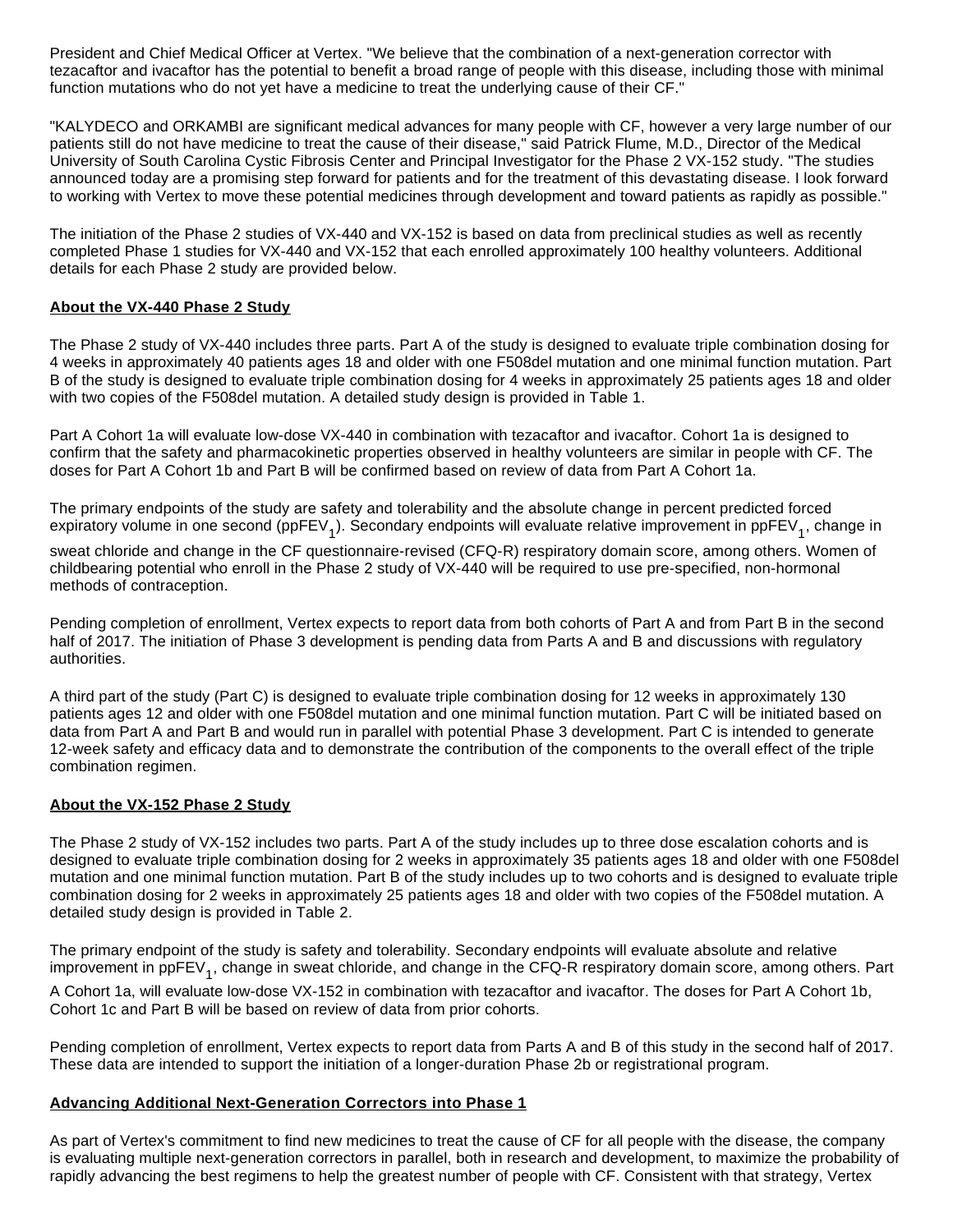today announced that it plans to begin clinical development of a third next-generation corrector, VX-659, in 2016.

In human bronchial epithelial (HBE) cells with multiple different CFTR genotypes, including cells with two copies of the F508del mutation and cells with one copy of the F508del mutation and one copy of a mutation known to result in minimal CFTR function, the triple combination of VX-659, tezacaftor and ivacaftor exhibited higher maximal efficacy (as measured by percent of normal chloride transport) and enhanced potency compared to other next-generation correctors in triple combination.

A Phase 1 study of VX-659 is expected to begin by the end of 2016 and will evaluate single ascending doses, multiple ascending doses and triple combination dosing with tezacaftor and ivacaftor in healthy volunteers. The Phase 1 study will also include an arm to evaluate triple combination, or placebo, dosing in people with CF who have one copy of the F508del mutation and one copy of a minimal function mutation. Pending results of this study, Vertex plans to initiate a Phase 2 study to evaluate VX-659 in people with CF in the second half of 2017.

In addition to VX-659, Vertex expects to move a fourth next-generation corrector from research into clinical development in 2017.

## **INDICATION AND IMPORTANT SAFETY INFORMATION FOR KALYDECO® (ivacaftor)**

KALYDECO (ivacaftor) is a prescription medicine used for the treatment of cystic fibrosis (CF) in patients age 2 years and older who have one of the following mutations in their CF gene: G551D, G1244E, G1349D, G178R, G551S, S1251N, S1255P, S549N, S549R, or R117H. KALYDECO is not for use in people with CF due to other mutations in the CF gene. KALYDECO is not effective in patients with CF with two copies of the F508del mutation (F508del/F508del) in the CF gene. It is not known if KALYDECO is safe and effective in children under 2 years of age.

**Patients should not take KALYDECO if they are taking certain medicines or herbal supplements such as:** the antibiotics rifampin or rifabutin; seizure medications such as phenobarbital, carbamazepine, or phenytoin; or St. John's wort.

**Before taking KALYDECO, patients should tell their doctor if they:** have liver or kidney problems; drink grapefruit juice, or eat grapefruit or Seville oranges; are pregnant or plan to become pregnant because it is not known if KALYDECO will harm an unborn baby; and are breastfeeding or planning to breastfeed because is not known if KALYDECO passes into breast milk.

**KALYDECO may affect the way other medicines work, and other medicines may affect how KALYDECO works.** Therefore the dose of KALYDECO may need to be adjusted when taken with certain medications. Patients should especially tell their doctor if they take antifungal medications such as ketoconazole, itraconazole, posaconazole, voriconazole, or fluconazole; or antibiotics such as telithromycin, clarithromycin, or erythromycin.

KALYDECO can cause dizziness in some people who take it. Patients should not drive a car, use machinery, or do anything that needs them to be alert until they know how KALYDECO affects them. Patients should avoid food containing grapefruit or Seville oranges while taking KALYDECO.

## **KALYDECO can cause serious side effects including:**

**High liver enzymes in the blood have been reported in patients receiving KALYDECO.** The patient's doctor will do blood tests to check their liver before starting KALYDECO, every 3 months during the first year of taking KALYDECO, and every year while taking KALYDECO. For patients who have had high liver enzymes in the past, the doctor may do blood tests to check the liver more often. Patients should call their doctor right away if they have any of the following symptoms of liver problems: pain or discomfort in the upper right stomach (abdominal) area; yellowing of their skin or the white part of their eyes; loss of appetite; nausea or vomiting; or dark, amber-colored urine.

Abnormality of the eye lens (cataract) has been noted in some children and adolescents receiving KALYDECO. The patient's doctor should perform eye examinations prior to and during treatment with KALYDECO to look for cataracts. The most common side effects include headache; upper respiratory tract infection (common cold), which includes sore throat, nasal or sinus congestion, and runny nose; stomach (abdominal) pain; diarrhea; rash; nausea; and dizziness.

These are not all the possible side effects of KALYDECO.

## **Please click [here](http://cts.businesswire.com/ct/CT?id=smartlink&url=http%3A%2F%2Fpi.vrtx.com%2Ffiles%2Fuspi_ivacaftor.pdf&esheet=51446355&newsitemid=20161025006561&lan=en-US&anchor=here&index=2&md5=b7b9c9037e10907e86b132ab07cc53d2) to see the full Prescribing Information for KALYDECO (ivacaftor).**

## **INDICATION AND IMPORTANT SAFETY INFORMATION FOR ORKAMBI® (lumacaftor/ivacaftor) TABLETS**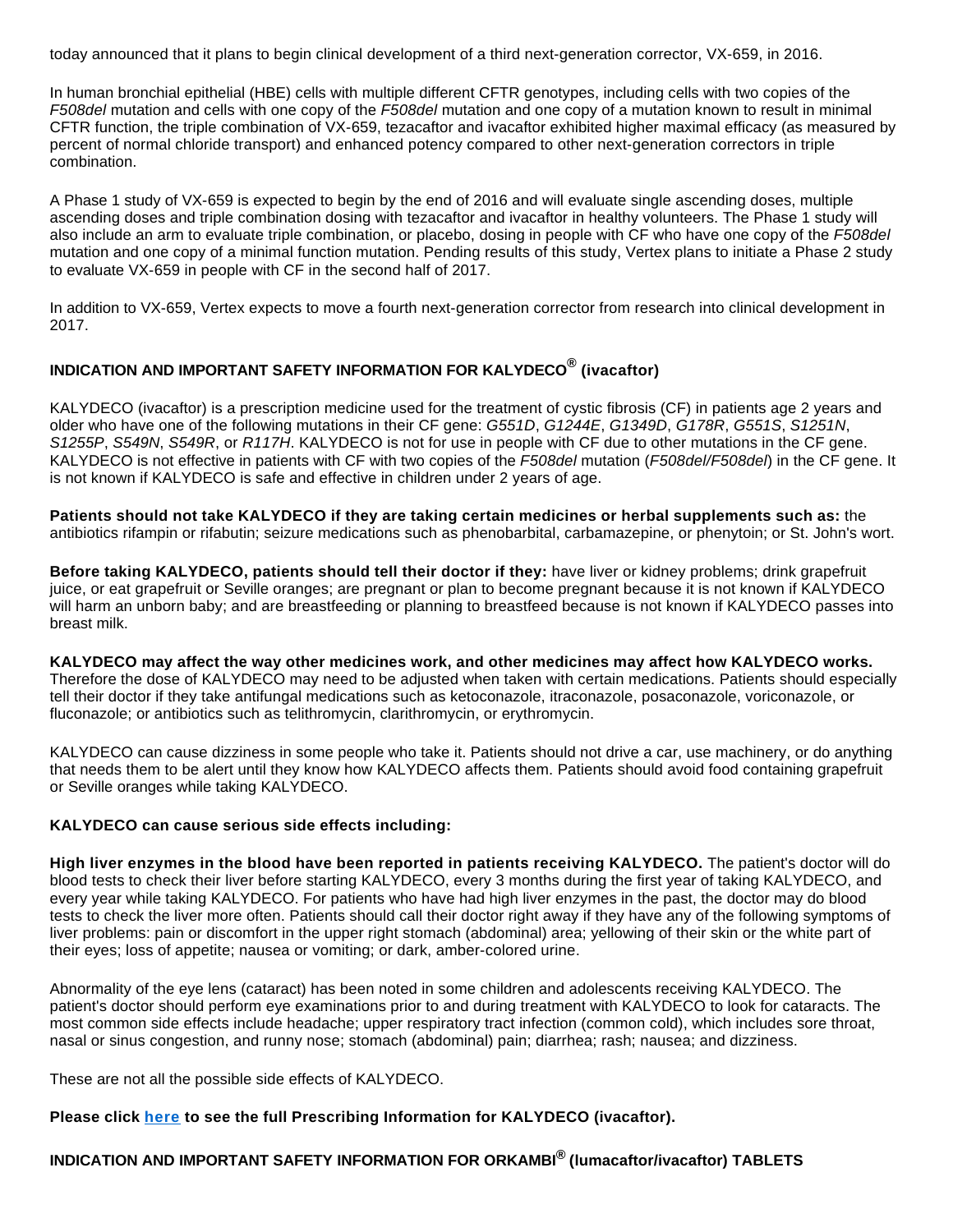ORKAMBI is a prescription medicine used for the treatment of cystic fibrosis (CF) in patients age 6 years and older who have two copies of the F508del mutation (F508del/F508del) in their CFTR gene. ORKAMBI should only be used in these patients. It is not known if ORKAMBI is safe and effective in children under 6 years of age.

**Patients should not take ORKAMBI if they are taking certain medicines or herbal supplements, such as:** the antibiotics rifampin or rifabutin; the seizure medicines phenobarbital, carbamazepine, or phenytoin; the sedatives/antianxiety medicines triazolam or midazolam; the immunosuppressant medicines everolimus, sirolimus, or tacrolimus; or St. John's wort.

**Before taking ORKAMBI, patients should tell their doctor if they:** have or have had liver problems; have kidney problems; have had an organ transplant; are using birth control (hormonal contraceptives, including oral, injectable, transdermal or implantable forms). Hormonal contraceptives should not be used as a method of birth control when taking ORKAMBI. Patients should tell their doctor if they are pregnant or plan to become pregnant (it is unknown if ORKAMBI will harm the unborn baby) or if they are breastfeeding or planning to breastfeed (it is unknown if ORKAMBI passes into breast milk).

ORKAMBI may affect the way other medicines work and other medicines may affect how ORKAMBI works. Therefore, the dose of ORKAMBI or other medicines may need to be adjusted when taken together. Patients should especially tell their doctor if they take: antifungal medicines such as ketoconazole, itraconazole, posaconazole, or voriconazole; or antibiotics such as telithromycin, clarithromycin, or erythromycin.

**When taking ORKAMBI, patients should** tell their doctor if they stop ORKAMBI for more than 1 week as the doctor may need to change the dose of ORKAMBI or other medicines the patient is taking. It is unknown if ORKAMBI causes dizziness. Patients should not drive a car, use machinery, or do anything requiring alertness until the patient knows how ORKAMBI affects them.

#### **ORKAMBI can cause serious side effects including:**

**High liver enzymes in the blood, which can be a sign of liver injury, have been reported in patients receiving ORKAMBI.** The patient's doctor will do blood tests to check their liver before they start ORKAMBI, every three months during the first year of taking ORKAMBI, and annually thereafter. The patient should call the doctor right away if they have any of the following symptoms of liver problems: pain or discomfort in the upper right stomach (abdominal) area; yellowing of the skin or the white part of the eyes; loss of appetite; nausea or vomiting; dark, amber-colored urine; or confusion.

**Respiratory events such as shortness of breath or chest tightness were observed in patients when starting ORKAMBI.** If a patient has poor lung function, their doctor may monitor them more closely when starting ORKAMBI.

**An increase in blood pressure has been seen in some patients treated with ORKAMBI.** The patient's doctor should monitor their blood pressure during treatment with ORKAMBI.

**Abnormality of the eye lens (cataract) has been noted in some children and adolescents receiving ORKAMBI and ivacaftor, a component of ORKAMBI**. For children and adolescents, the patient's doctor should perform eye examinations prior to and during treatment with ORKAMBI to look for cataracts.

The most common side effects of ORKAMBI include: shortness of breath and/or chest tightness; upper respiratory tract infection (common cold), including sore throat, stuffy or runny nose; gastrointestinal symptoms including nausea, diarrhea, or gas; rash; fatigue; flu or flu-like symptoms; increase in muscle enzyme levels; and irregular, missed, or abnormal menstrual periods and heavier bleeding.

## **Please click [here](http://cts.businesswire.com/ct/CT?id=smartlink&url=http%3A%2F%2Fpi.vrtx.com%2Ffiles%2Fuspi_lumacaftor_ivacaftor.pdf&esheet=51446355&newsitemid=20161025006561&lan=en-US&anchor=here&index=3&md5=71d879fe077db001168bbfe665f16f51) to see the full Prescribing Information for ORKAMBI.**

## **About Vertex**

Vertex is a global biotechnology company that aims to discover, develop and commercialize innovative medicines so people with serious diseases can lead better lives. In addition to our clinical development programs focused on cystic fibrosis, Vertex has more than a dozen ongoing research programs aimed at other serious and life-threatening diseases.

Founded in 1989 in Cambridge, Mass., Vertex today has research and development sites and commercial offices in the United States, Europe, Canada and Australia. For six years in a row, Science magazine has named Vertex one of its Top Employers in the life sciences. For additional information and the latest updates from the company, please visit [www.vrtx.com](http://cts.businesswire.com/ct/CT?id=smartlink&url=http%3A%2F%2Fwww.vrtx.com&esheet=51446355&newsitemid=20161025006561&lan=en-US&anchor=www.vrtx.com&index=4&md5=3e782eafe4d7cf6ac943f6269410075c).